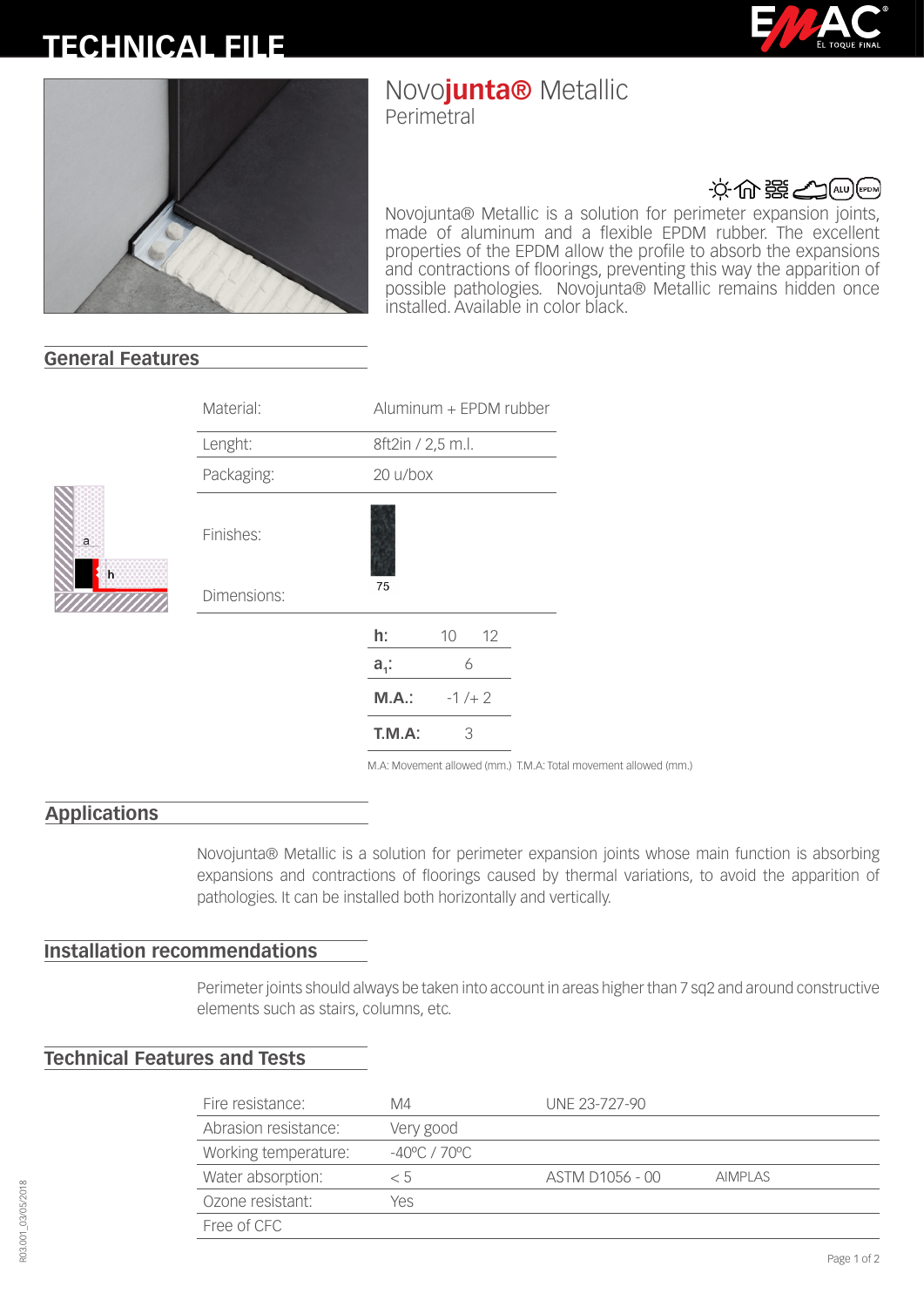## **TECHNICAL FILE**

Novo**junta®** Metallic Perimetral



### **Materials**

The anchoring wing of Novojunta® Metallic Perimetral is a profile made by extrusion of aluminum (natural finish) (aw) Aluminum

Aluminum has excellent chemical, physical and mechanical properties. It is lightweight, tough, ductile, malleable and highly durable

EPDM The flexible EPDM of Novojunta® Metallic Perimetral is an elastomer polymer with excellent mechanical properties. It has good resistance to abrasion, wear and impact, is a good insulator, and resists weathering, common chemicals and has a wide working temperature range.

Its excellent compression set is the main feature in its function as profile for expansion joints.

## **Installation recommendations**

Emac®, in his awareness for the correct execution of the ceramic systems, took part in the committee for the elaboration of the UNE 138002: 2017 standard "General rules for the execution of ceramic tile systems by adhesion". In that UNE standard the recommendations of installation for expansion joints were defined as follow:

| <b>Installation</b>        | <b>Separation distance / Area</b>                                                            | Joint width<br>(mm)    |  |  |  |  |
|----------------------------|----------------------------------------------------------------------------------------------|------------------------|--|--|--|--|
| Linear expansion joints    |                                                                                              |                        |  |  |  |  |
| Outdoor walls              | Fach $3 - 4$ ml max.<br>Regular areas max. 16 m <sup>2</sup>                                 | $>= 8$ mm              |  |  |  |  |
| Outdoor floors             | Each 2,5 - 5 ml max.<br>Regular areas max. 16 m <sup>2</sup>                                 |                        |  |  |  |  |
| Indoor floors              | Respect open contraction joints<br>Each 8 ml maximum<br>Regular areas max. 40 m <sup>2</sup> | $>= 5$ mm              |  |  |  |  |
| Singular points            | Door treshold<br>Floor changes                                                               | $>= 8$ mm              |  |  |  |  |
| Perimeter expansion joints |                                                                                              |                        |  |  |  |  |
| Indoor walls               | Perimeter joints<br>Wall / Ceiling<br>Wall / Wall                                            | $>= 5$ mm<br>$>= 8$ mm |  |  |  |  |
| Outdoor walls              | Indoor / outdoor edges                                                                       |                        |  |  |  |  |
| Indoor floors              | Perimeter joints and encounters with elements                                                | $>=8$ mm               |  |  |  |  |
| Outdoor floors             | Perimeter joints and encounters with elements                                                |                        |  |  |  |  |
| Singular points            | Encounter joints with joinery                                                                | $>= 5$ mm              |  |  |  |  |

These recommendations are the minimum dimensions to take into account. The particularities of each project could make necessary to place the joints at less distance. The expansion joints should be planned since the project phase. The correct design and dimensionement of the expansion joints, together with an adequate choice of materials and a correct installation execution, will help to prevent from the apparition of pathologies.